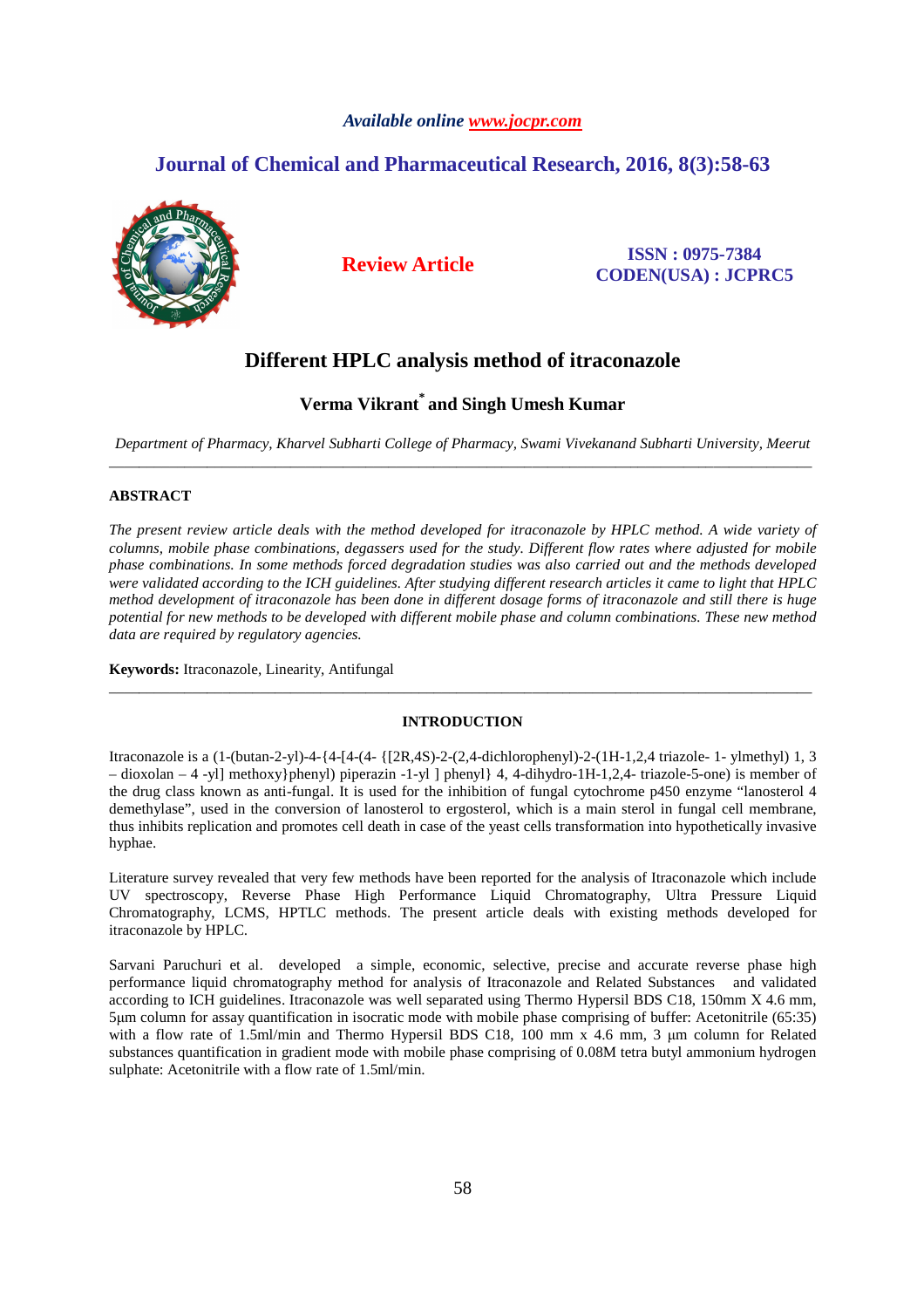## **Verma Vikrant and Singh Umesh Kumar** *J. Chem. Pharm. Res., 2016, 8(3):58-63*

The retention time was found out to be 6.2min and % assay was found to be 99.9%. The percentage recovery was found to be 99.6 to 101.2%. Proposed method was validated for precision, accuracy, linearity, range, specificity and robustness. The drug was subjected to forced degradation and stability studies.<sup>1</sup>

\_\_\_\_\_\_\_\_\_\_\_\_\_\_\_\_\_\_\_\_\_\_\_\_\_\_\_\_\_\_\_\_\_\_\_\_\_\_\_\_\_\_\_\_\_\_\_\_\_\_\_\_\_\_\_\_\_\_\_\_\_\_\_\_\_\_\_\_\_\_\_\_\_\_\_\_\_\_

Important parameter found in the study are given in Figure1,Table1-3.

**Figure1. Linearity parameter** 



#### **Table.1.Validation Parameters**

| <b>Parameters</b> | Assay           |
|-------------------|-----------------|
| Linearity         | $10-200$ mcg/ml |
| Precision (%RSD)  | 02              |
| Accuracy          | 100.2           |
| Assay             | 99.9            |
| Ruggedness(%RSD)  | 0.33            |

**Table.2.Optimised Chromatographic Conditions** 

| <b>Parameters</b>  | Assay                                 |
|--------------------|---------------------------------------|
| Column             | Thermohypersil BDS C18 150X4.6mm, 5um |
| Mobile phase       | Buffer: ACN (65:35)                   |
| Flow rate          | $1.5$ ml/min                          |
| Wave length        | UV at 225nm                           |
| Injection volume   | 10 <sub>u</sub>                       |
| Column temperature | $25^0C$                               |
| Run Time           | 12min                                 |

#### **Table.3.Linearity Data**

| <b>Related substances</b><br>Mcg/ml | Area    | Rt   |
|-------------------------------------|---------|------|
| 10                                  | 168080  | 6.14 |
| 25                                  | 424817  | 6.13 |
| 50                                  | 849375  | 6.13 |
| 100                                 | 1675595 | 6.14 |
| 150                                 | 2502949 | 6.13 |
| 200                                 | 3339989 | 6.13 |

M. Salomi, et al. Developed a validated RP-HPLC method for the estimation of Itraconazole in pure and pharmaceutical dosage form. In this a simple, fast and precise RP–HPLC method was developed for the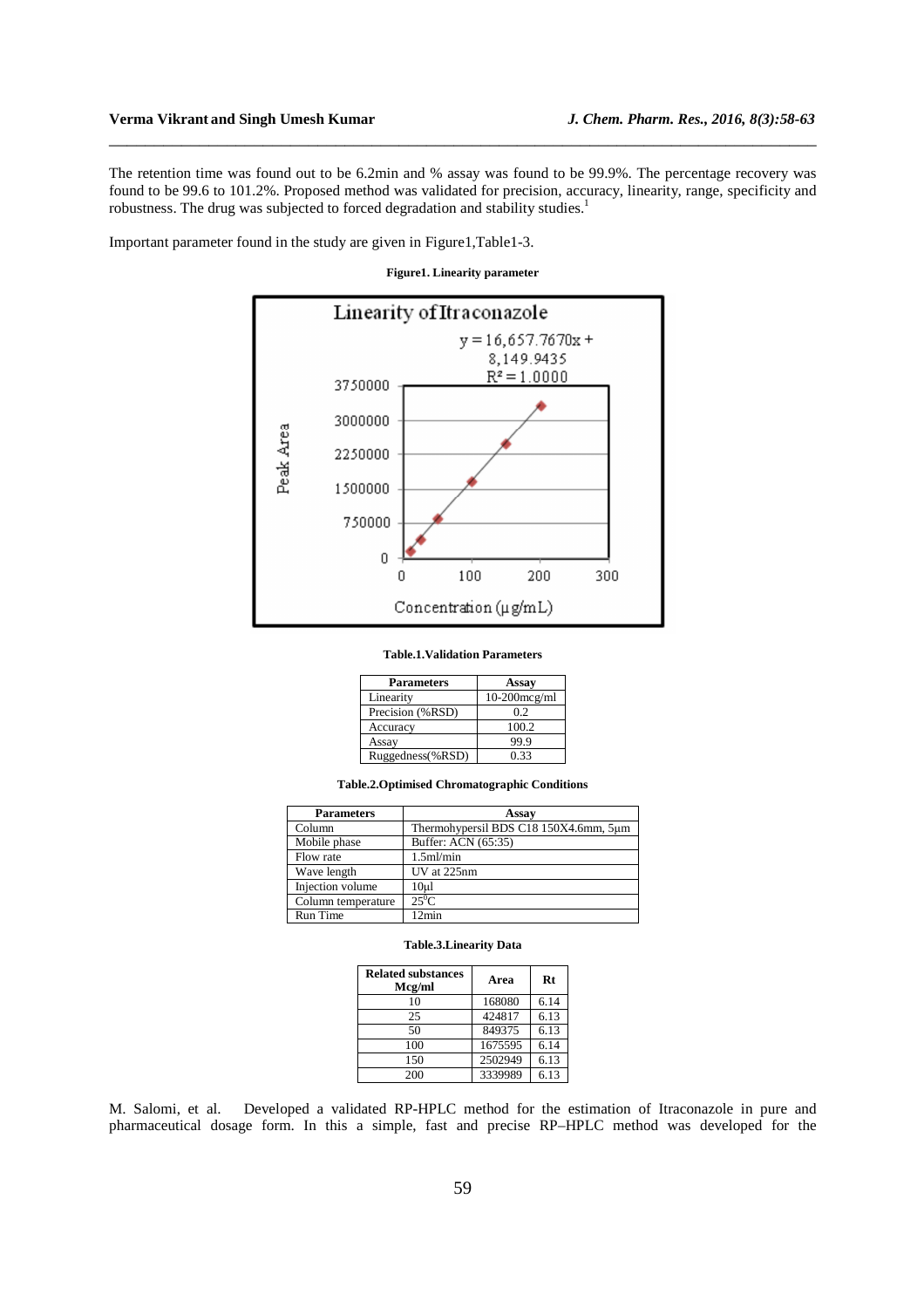### **Verma Vikrant and Singh Umesh Kumar** *J. Chem. Pharm. Res., 2016, 8(3):58-63*

quantification of Itraconazole in pure and pharmaceutical dosage form. The quantification was carried out using Dionex C18 4.6 X 250mm, 5µm enhanced polar selectivity column and mobile phase comprised of methanol and pH 7.5 potassium dihydrogen phosphate in the ratio of 40:60 and degassed under ultrasonication. The flow rate was 1.5ml/min and the effluent was monitored at 306nm.

\_\_\_\_\_\_\_\_\_\_\_\_\_\_\_\_\_\_\_\_\_\_\_\_\_\_\_\_\_\_\_\_\_\_\_\_\_\_\_\_\_\_\_\_\_\_\_\_\_\_\_\_\_\_\_\_\_\_\_\_\_\_\_\_\_\_\_\_\_\_\_\_\_\_\_\_\_\_

The retention time of Itraconazole was found to be 5.2 min. The method was validated in terms of linearity, precision, accuracy, specificity, robustness, limit of detection and limit of quantitation in accordance with ICH guidelines. Linearity of Itraconazole was in the range of 200-600 µg/mL. The percentage recoveries of Itraconazole were 99.33% to 99.66% from the capsule formulation. The proposed method is suitable for determination of Itraconazole in pharmaceutical dosage form.<sup>2</sup>

Important parameter found in the study are given in Table4-6.

| <b>Elution</b>   | <b>Isocratic</b>                       |
|------------------|----------------------------------------|
| Mobile phase     | methanol and pH 7.5 $KH_2PO_4$ (40:50) |
| Column           | Dionex C18column                       |
| Flow rate        | $1.5$ ml/min                           |
| Detection        | 306nm                                  |
| Injection volume | 10 <sub>µ</sub>                        |
| Retention time   | 5.278 min                              |
| Run time         | min                                    |

#### **Table 4: Optimized chromatographic parameters Optimized Chromatographic parameters**

**Table 5: System suitability parameters Parameters Values** 

| Retention time     | 5.278 min |
|--------------------|-----------|
| Theoretical plates | 8609.000  |
| Tailing factor     | 1.138     |

**Table 6: Linearity results for Itraconazole** 

| S.No | Concentration $(\mu g/ml)$ | Area AU $(n=6)$ |
|------|----------------------------|-----------------|
|      | 200                        | 3564715         |
|      | 300                        | 5346123         |
|      | 400                        | 7179256         |
|      | 500                        | 8907315         |
|      | ഹ                          | 10694359        |

Kumudhavalli *et al.*, developed a simple, specific, accurate and precise reverse phase high performance liquid chromatographic method and validated for the estimation of Itraconazole in capsule dosage form. An inertsil C-18, 5µm column having 250 x 4.6mm internal diameter in isocratic mode with mobile phase containing Tetrabutyl ammonium hydrogen sulphate buffer solution and Acetonitrile in the ratio of 40:60v/v was used. The flow rate was 1.5ml/min and effluents were monitored at 225nm. The retention time for Itraconazole was 5.617min. The method was validated for linearity, accuracy, precision, specificity, limit of detection, limit of quantification and robustness. Limit of detection and limit of quantification were found to be  $0.85\mu\text{g/ml}$  and  $2.60\mu\text{g/ml}$  respectively and recovery of Itraconazole from capsule formulation was found to be 98.3 to 100.3%.The system suitability parameters such as theoretical plates and tailing factor were found to be 2927.43 and 1.08 The proposed method was successfully applied for the quantitative determination of Itraconazole in capsule formulation.<sup>3</sup>Important parameters are given in table 7 and table 8

**Table 7: Validation and System Suitability Parameters**

| Linearity range $(\mu g/ml)$         | $50 - 200 \mu g/ml$ |
|--------------------------------------|---------------------|
| Correlation coefficient              | 0.9993              |
| Retention time (min)                 | 5.61                |
| Tailing factor                       | 1.08                |
| Limit of detection (µg/ml)           | $0.85 \mu g/ml$     |
| Limit of quantification $(\mu g/ml)$ | $2.60 \mu g/m$      |
| Precision (RSD %)                    | 0.27%               |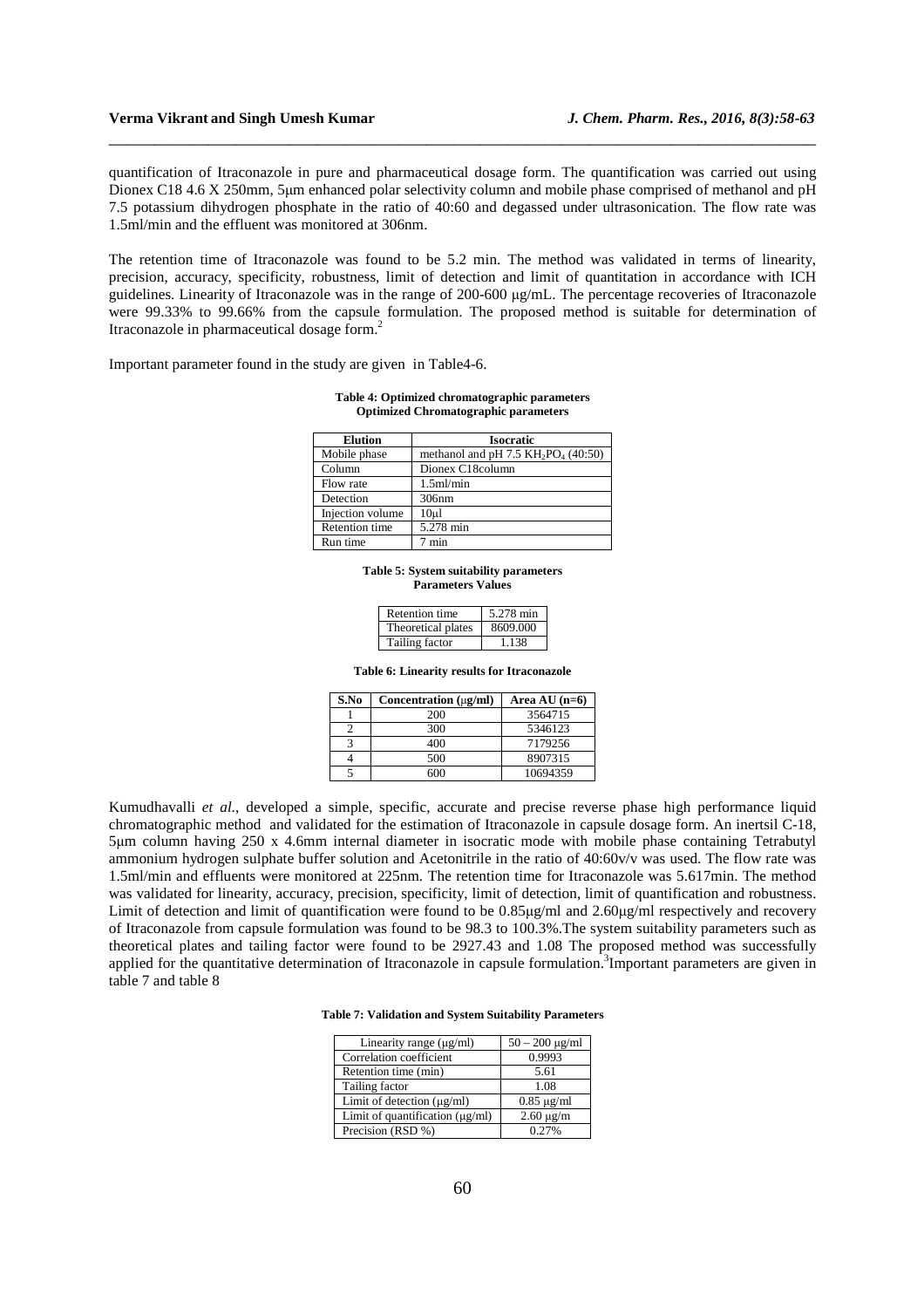| Factor             | Level                 | Mean*   | $%$ RSD |
|--------------------|-----------------------|---------|---------|
| Flow rate (ml/min) | $1.4$ ml/min          | 1803429 | 0.1     |
|                    | 1.6 <sub>m</sub> /min | 1803429 | 0.1     |
| Mobile phase ratio | 8:62                  | 1651399 | 0.5     |
|                    | 42:58                 | 1682078 | 0.4     |
|                    | 25                    | 1676695 | 0.6     |
| Column temperature | $35^{\circ}$ C        | 1664691 | 07      |

**Table 8: Result of Robustness Study**

\_\_\_\_\_\_\_\_\_\_\_\_\_\_\_\_\_\_\_\_\_\_\_\_\_\_\_\_\_\_\_\_\_\_\_\_\_\_\_\_\_\_\_\_\_\_\_\_\_\_\_\_\_\_\_\_\_\_\_\_\_\_\_\_\_\_\_\_\_\_\_\_\_\_\_\_\_\_

Azevedo *et al.* developed HPLC-FLD Method for Itraconazole Quantification in Poly Lactic-co-glycolic Acid Nanoparticles, Plasma and Tissue. In this a high performance liquid chromatography (HPLC) procedure using fluorometric detection was developed for determination of itraconazole in polymeric poly(lactic-co-glycolic acid) nanoparticles, plasma and tissue. Linearity, limits of detection and quantification, recovery, precision, selectivity and stability were established. The developed method was tested in itraconazole detection and quantification of biodistribution of nanoparticles administered intraperitoneally to Balb/C female mice. This study developed an analytical method for HPLC with fluorometric detection for quantification of itraconazole in polymeric nanoparticles, tissue and plasma, which is sensitive, low cost, viable for routine usage and with potential for application in itraconazole biodistribution and pharmacokinetics studies.<sup>4</sup>

Using the developed analytical method, ITZ retention time was 7.6 min and internal standard retention time was 9.1 min with 11 min for each run.

The chromatographic runs were completed at 11 min, a short run when compared to most methods for ITZ quantification in HPLC, resulting in less waste, in accordance with the principles of green analytical chemistry.

Important parameters found are given in table 9

**Table 9 Linear regression parameter and limits of detection and quantification for itraconazole (area** *vs.* **Concentration)** 

| <b>Calibration curves</b> | Range of concentration /<br>$(\mu g \, mL-1)$ | <b>Slope</b> | <b>Intercept</b> | r2     | LOD/<br>$(\mu g \, mL-1)$ | LOO/<br>$(\mu g \text{ mL} - 1)$ |
|---------------------------|-----------------------------------------------|--------------|------------------|--------|---------------------------|----------------------------------|
| Mobile phase              | $10-0.20$                                     | 720801       | $-4366.1$        | 0.9992 | 0.151                     | 0.459                            |
| Mobile phase              | $0.2 - 0.01$                                  | 780523       | 297.6            | 0.9999 | 0.003                     | 0.008                            |
| Kideny                    | $10-0.02$                                     | 707156       | 14640            | 0.9996 | 0.001                     | 0.004                            |
| Liver                     | 10-0.02                                       | 642671       | 5640             | 0.9994 | 0.007                     | 0.020                            |
| Lung                      | $10-0.02$                                     | 691500       | 11502            | 0.9999 | 0.009                     | 0.026                            |
| Spleen                    | 10-0.02                                       | 646530       | 12203            | 0.9999 | 0.020                     | 0.061                            |
| Plasma                    | $10-0.02$                                     | 653569       | 12560            | 0.9998 | 0.039                     | 0.117                            |

Andelija Malenovic *et al.* Chemometrically assisted optimized and validated an RP-HPLC method for the analysis of itraconazole and its impurities. In this chemometrically assisted optimization and validation of the RP-HPLC method intended for the quantitative analysis of itraconazole and its impurities in pharmaceutical dosage forms was carried out. To reach the desired chromatographic resolution with a limited number of experiments in a minimum amount of time, Box Behnken design was used to simultaneously optimize some important chromatographic parameters, such as the acetonitrile content in the mobile phase, pH of the aqueous phase and the column temperature. Separation between itraconazole and impurity F was identified as critical and selected as a response during the optimization.

The set optimal mobile phase composition was acetonitrile/water pH 2.5 adjusted with o-phosphoric acid (50:50, V/V). Separations were performed on a Zorbax Eclipse XDB-C18, 4.6 ×150 mm, 5 m particle size column with the flow rate 1 mL min<sup>-1</sup>, column temperature set at  $30^{\circ}$ C and UV detection at 256 nm. The established method was then subjected to method validation and the required validation parameters were tested.<sup>5</sup>

Important parameters found are given in table 10 and table 11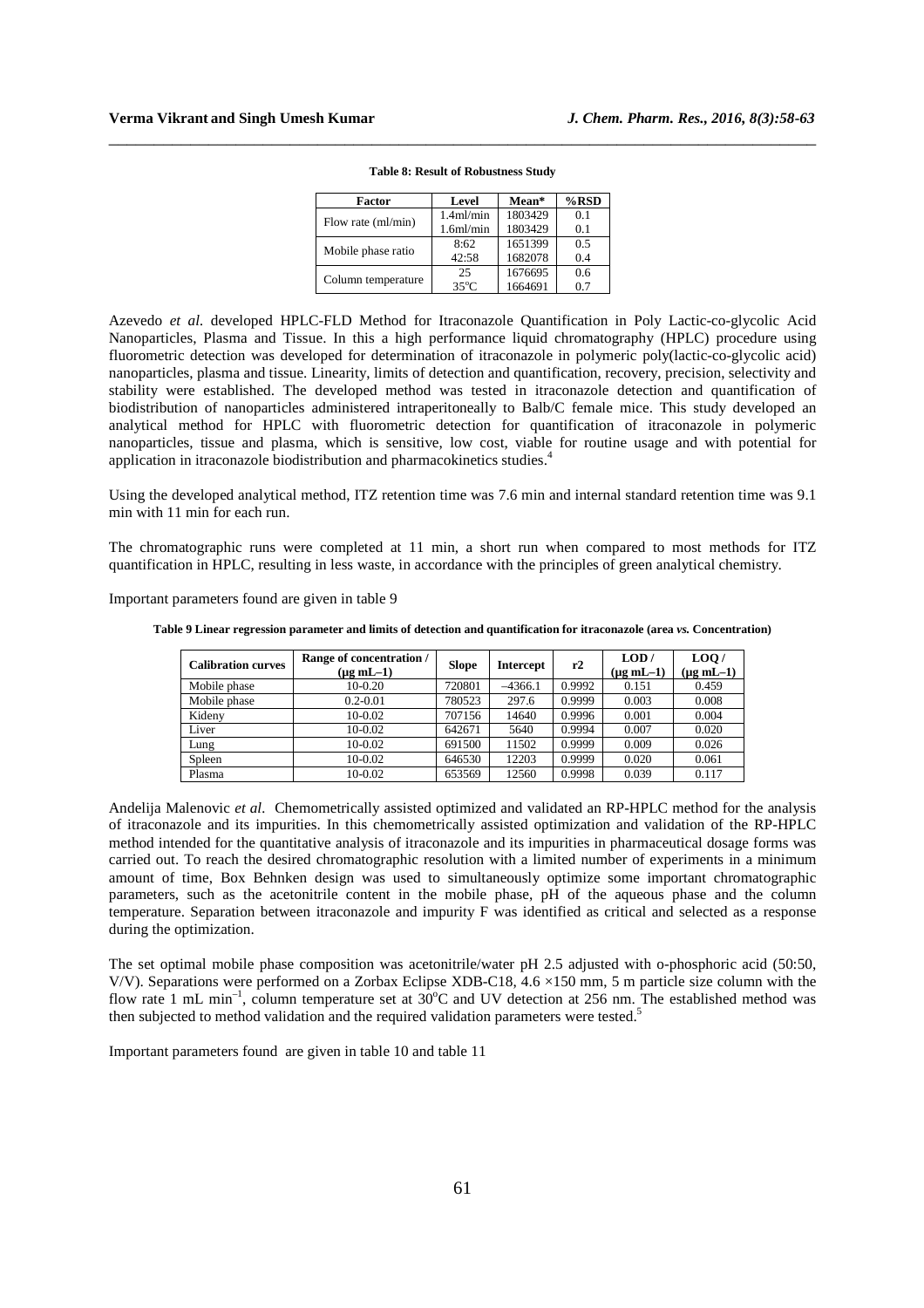| Parameter | <b>Itraconazole</b> | <b>Impurity B</b> | <b>Impurity F</b> |
|-----------|---------------------|-------------------|-------------------|
| а         | 42.63               | 89.78             | 59.91             |
|           | 41.92               | 1.05              | 0.56              |
|           | 0.9999              | 1.0000            | 1.0000            |
| τŀ        | በ 617               | 3.083             | 1.726             |

#### **Table10. Important parameters for linearity**

\_\_\_\_\_\_\_\_\_\_\_\_\_\_\_\_\_\_\_\_\_\_\_\_\_\_\_\_\_\_\_\_\_\_\_\_\_\_\_\_\_\_\_\_\_\_\_\_\_\_\_\_\_\_\_\_\_\_\_\_\_\_\_\_\_\_\_\_\_\_\_\_\_\_\_\_\_\_

**Table 11. Important parameters for accuracy** 

| Concentration 1 ( $\mu$ g mL <sup>-1</sup> ) | 160   | 0.8  | 0.8  |
|----------------------------------------------|-------|------|------|
| Recovery $1$ $(\%)$                          | 101.2 | 98.5 | 94.3 |
| Concentration 2 ( $\mu$ g mL <sup>-1</sup> ) | 200   | 1.0  | 1.0  |
| Recovery $2$ $(\%)$                          | 104.3 | 99.9 | 96.7 |
| Concentration 3 ( $\mu$ g mL <sup>-1</sup> ) | 240   | 1.2  | 1.2  |
| Recovery $3$ $(\%)$                          | 105.1 | 95.0 | 97.6 |

Durisehvar Ozer Unal *et al.* developed method for the determination of ITR and metabolite from plasma by LC-MS/MS system, which is reliable and robust. The method uses simple and economical liquid-liquid extraction of the drugs from human plasma. The lowest standard 1.0 ng/mL for ITR and 2.0 ng/mL for HITR on the calibration curve was identified as the lower limit of quantification (LOQ) with a precision of less than or equal to 20 %.

The calibration curve was prepared from seven spiked plasma samples within the range of 1.0-600.00 ng/mL, including LOQ for ITR and 2.0-600.00 ng/mL, including LOQ for HITR.

The standard calibration curves was linear over the concentration range from 1.0-600 ng/mL with mean  $r^2$ =0.99509 for ITR and  $r^2$ =0.99252 for HITR respectively. The LOQ was 1.0 ng/mL for ITR and 2.0 ng/mL for HITR. The calibration curve had a regression equation of y=0.04118x -0.00102 for ITR, y=0.00534x-0.00129 and for HITR respectively . The limit of detection of developed method is as low as LC-MS/MS system by liquid-liquid extraction procedure. The validation results were included specificity, accuracy, extraction recovery, linearity and range. The assay can be applied easily successfully to the pharmacokinetic and bioequivalence studies.<sup>7</sup>

Important parameters found are given in table 12-14

| <b>Sample</b>   | Conc. of<br><b>HITR</b><br>ng/mL | Mean conc.<br>of HITR<br>(ng/mL) | <b>Relative</b><br>Error% | <b>SD</b> | $\rm\bf{CV\%}$ | n  |
|-----------------|----------------------------------|----------------------------------|---------------------------|-----------|----------------|----|
| QC <sub>1</sub> |                                  | 1.98                             | 98.14                     | 0.13      | 6.73           | 18 |
| OC <sub>2</sub> | 6                                | 5.62                             | 100.55                    | 0.47      | 8.30           | 18 |
| OC <sub>3</sub> | 30                               | 26.73                            | 89.73                     | 1.29      | 4.84           | 18 |
| OC <sub>4</sub> | 480                              | 489.02                           | 102.25                    | 31.73     | 6.49           | 18 |
| OC <sub>5</sub> | 600                              | 577.57                           | 101.79                    | 45.02     | 7.80           | 18 |

**Table 12 intra-day coefficient of variation and relative error% for determination of HITR** 

**Table 13. Intra-day coefficient of variation and relative error % for determination of ITR** 

| Sample          | Conc. of ITR<br>(ng/mL) | Mean conc.<br>of ITR (ng/<br>$mL$ ) | <b>Relative</b><br>Error% | <b>SD</b> | $CV\%$ | n  |
|-----------------|-------------------------|-------------------------------------|---------------------------|-----------|--------|----|
| OC <sub>1</sub> |                         | 0.98                                | 98.88                     | 0.05      | 5.47   | 18 |
| OC2             |                         | 3.02                                | 93.71                     | 0.16      | 5.36   | 18 |
| OC3             | 30                      | 26.92                               | 89.11                     | 1.02      | 3.78   | 18 |
| OC4             | 480                     | 490.80                              | 101.88                    | 17.43     | 3.55   | 18 |
| QC5             | 600                     | 610.71                              | 96.26                     | 21.95     | 3.59   | 18 |

**Table 14. The Intra And Inter Day CV% Value** 

|                              | <b>Itraconazole</b>     |      | <b>Hydoxy-ITR</b>       |      |  |
|------------------------------|-------------------------|------|-------------------------|------|--|
|                              | $(1-600 \text{ ng/mL})$ |      | $(2-600 \text{ ng/mL})$ |      |  |
|                              | Min.                    | Max. | Min.                    | Max. |  |
| Inter-day $CV\%$ Range(n=6)  | 2.43                    | 5.53 | 1.48                    | 9.79 |  |
| Intra-day $CV\%$ Range(n=18) | 3.55                    | 5.47 | 4.84                    | 8.30 |  |